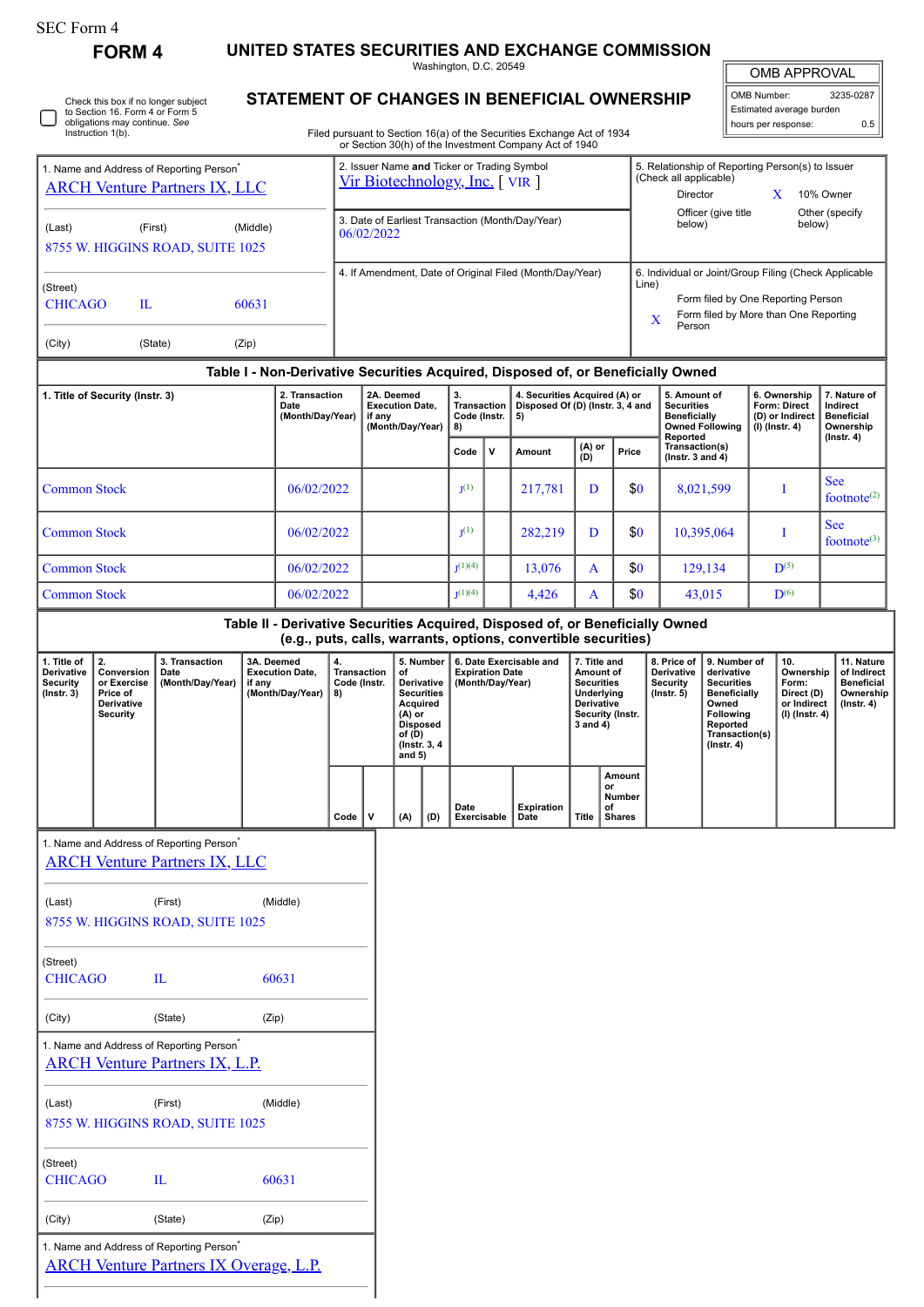| (Last)                                               | (First)                                   | (Middle) |  |  |  |  |
|------------------------------------------------------|-------------------------------------------|----------|--|--|--|--|
|                                                      | 8755 W. HIGGINS ROAD, SUITE 1025          |          |  |  |  |  |
| (Street)                                             |                                           |          |  |  |  |  |
| <b>CHICAGO</b>                                       | п                                         | 60631    |  |  |  |  |
| (City)                                               | (State)                                   | (Zip)    |  |  |  |  |
| 1. Name and Address of Reporting Person <sup>*</sup> |                                           |          |  |  |  |  |
| <u>ARCH Venture Fund IX, L.P.</u>                    |                                           |          |  |  |  |  |
| (Last)                                               | (First)                                   | (Middle) |  |  |  |  |
|                                                      | 8755 W. HIGGINS ROAD, SUITE 1025          |          |  |  |  |  |
| (Street)                                             |                                           |          |  |  |  |  |
| <b>CHICAGO</b>                                       | Ш                                         | 60631    |  |  |  |  |
| (City)                                               | (State)                                   | (Zip)    |  |  |  |  |
| 1. Name and Address of Reporting Person <sup>*</sup> |                                           |          |  |  |  |  |
|                                                      | <b>ARCH Venture Fund IX Overage, L.P.</b> |          |  |  |  |  |
| (Last)                                               | (First)                                   | (Middle) |  |  |  |  |
|                                                      | 8755 W. HIGGINS ROAD, SUITE 1025          |          |  |  |  |  |
| (Street)                                             |                                           |          |  |  |  |  |
| <b>CHICAGO</b>                                       | П.                                        | 60631    |  |  |  |  |
| (City)                                               | (State)                                   | (Zip)    |  |  |  |  |
| 1. Name and Address of Reporting Person <sup>®</sup> |                                           |          |  |  |  |  |
| <b>CRANDELL KEITH</b>                                |                                           |          |  |  |  |  |
| (Last)                                               | (First)                                   | (Middle) |  |  |  |  |
|                                                      | C/O ARCH VENTURE PARTNERS IX, LLC         |          |  |  |  |  |
|                                                      | 8755 W. HIGGINS ROAD, SUITE 1025          |          |  |  |  |  |
| (Street)                                             |                                           |          |  |  |  |  |
| <b>CHICAGO</b>                                       | IL                                        | 60631    |  |  |  |  |
| (City)                                               | (State)                                   | (Zip)    |  |  |  |  |
| 1. Name and Address of Reporting Person <sup>*</sup> |                                           |          |  |  |  |  |
| <b>BYBEE CLINTON</b>                                 |                                           |          |  |  |  |  |
| (Last)                                               | (First)                                   | (Middle) |  |  |  |  |
|                                                      | C/O ARCH VENTURE PARTNERS IX, LLC         |          |  |  |  |  |
|                                                      | 8755 W. HIGGINS ROAD, SUITE 1025          |          |  |  |  |  |
| (Street)                                             |                                           |          |  |  |  |  |
| <b>CHICAGO</b>                                       | Ш                                         | 60631    |  |  |  |  |
| (City)                                               | (State)                                   | (Zip)    |  |  |  |  |

## **Explanation of Responses:**

1. Distribution of Common Stock held by a limited partnership to its partners for no consideration.

2. These shares are directly held by ARCH Venture Fund IX, L.P. ("ARCH IX"). ARCH Venture Partners IX, L.P. ("GPLP"), as the sole general partner of ARCH IX, may be deemed to beneficially own the shares held by ARCH IX. ARCH Venture Partners IX, LLC ("GPLLC"), as the sole general partner of GPLP, may be deemed to beneficially own the shares held by ARCH IX. As managing directors<br>of GPLLC, each of Keith Crandell

3. These shares are directly held by ARCH Venture Fund IX Overage, L.P. ("ARCH Overage"). ARCH Venture Partners IX Overage, L.P. ("Overage GPLP"), as the sole general partner of ARCH Overage. Depends to beneficially own th

4. Change from indirect to direct ownership of shares previously reported as beneficially owned by the Reporting Person.

5. Shares held directly by Crandell.

6. Shares held directly by Bybee.

**By: ARCH Venture Partners** IX, LLC, By: /s/ Mark McDonnell, as Attorney-in-Fact for Keith Crandell, **Managing Director** 

06/06/2022

By: ARCH Venture Partners IX, L.P., By: ARCH Venture 06/06/2022